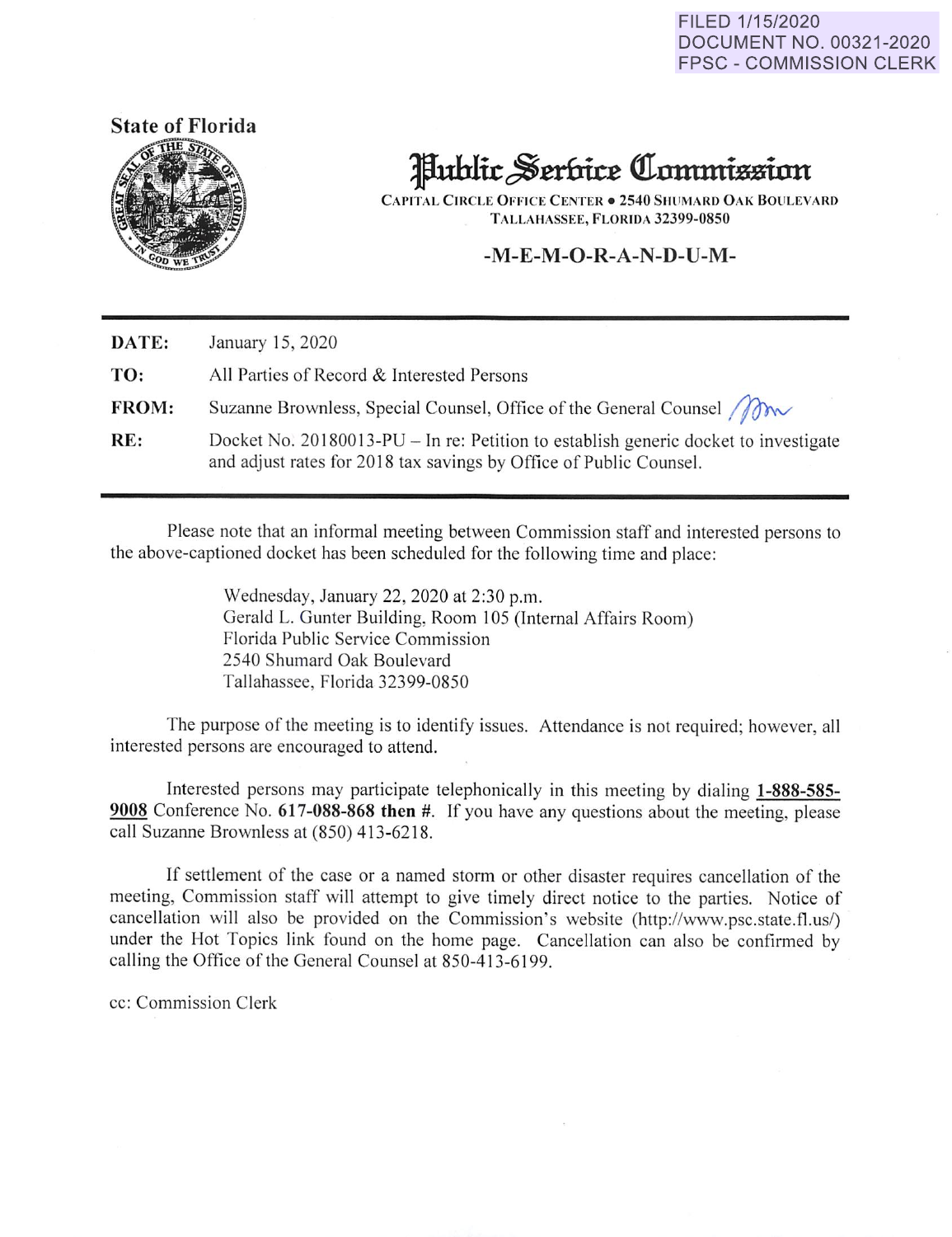## DOCKET NO. 20180013-PU GENERIC TAX DOCKET PRELIMINARY STAFF ISSUE LIST

- **ISSUE 1:** What is the tax expense for the tax year 2018 at a 21 percent federal corporate tax rate?
- **ISSUE 2:** What is the tax expense for the tax year 2018 at a 35 percent federal corporate tax rate?
- **ISSUE 3:** What is the NOI for the tax year 2018 at a 21 percent federal corporate tax rate?
- **ISSUE 4:** What is the NOI for the tax year 2018 at a 35 percent federal corporate tax rate?
- **ISSUE 5:** What is the capital structure for the tax year 2018 at a 21 percent federal corporate tax rate?
- **ISSUE 6:** What is the capital structure for the tax year 2018 at a 35 percent federal corporate tax rate?
- **ISSUE 7:** What is the jurisdictional adjusted base revenue requirement for the tax year 2018 using a 21 percent federal corporate tax rate?
- **ISSUE 8:** What is the jurisdictional adjusted base revenue requirement for the tax year 2018 using a 35 percent federal corporate tax rate?
- **ISSUE 9:** What is the annual jurisdictional adjusted base revenue requirement increase/decrease due to the enactment of the Tax Cuts and Jobs Act of 2017 for the tax year 2018?
- **ISSUE 10:** Were "protected excess deferred taxes" for 2018 using a 21 percent federal corporate tax rate appropriately calculated?
- **ISSUE 11:** Were "unprotected excess deferred taxes" for 2018 using a 21 percent federal corporate tax rate appropriately calculated?
- **ISSUE 12:** Were Accumulated Deferred Income Taxes (ADIT) for 2018 appropriately calculated?
- **ISSUE 13:** Are classifications of the excess ADIT between "protected" and "unprotected" appropriate?
- **ISSUE 14:** How should unprotected excess ADITs be flowed back to UIF customers?
- **ISSUE 15:** How should protected excess ADITs be flowed back to UIF customers?